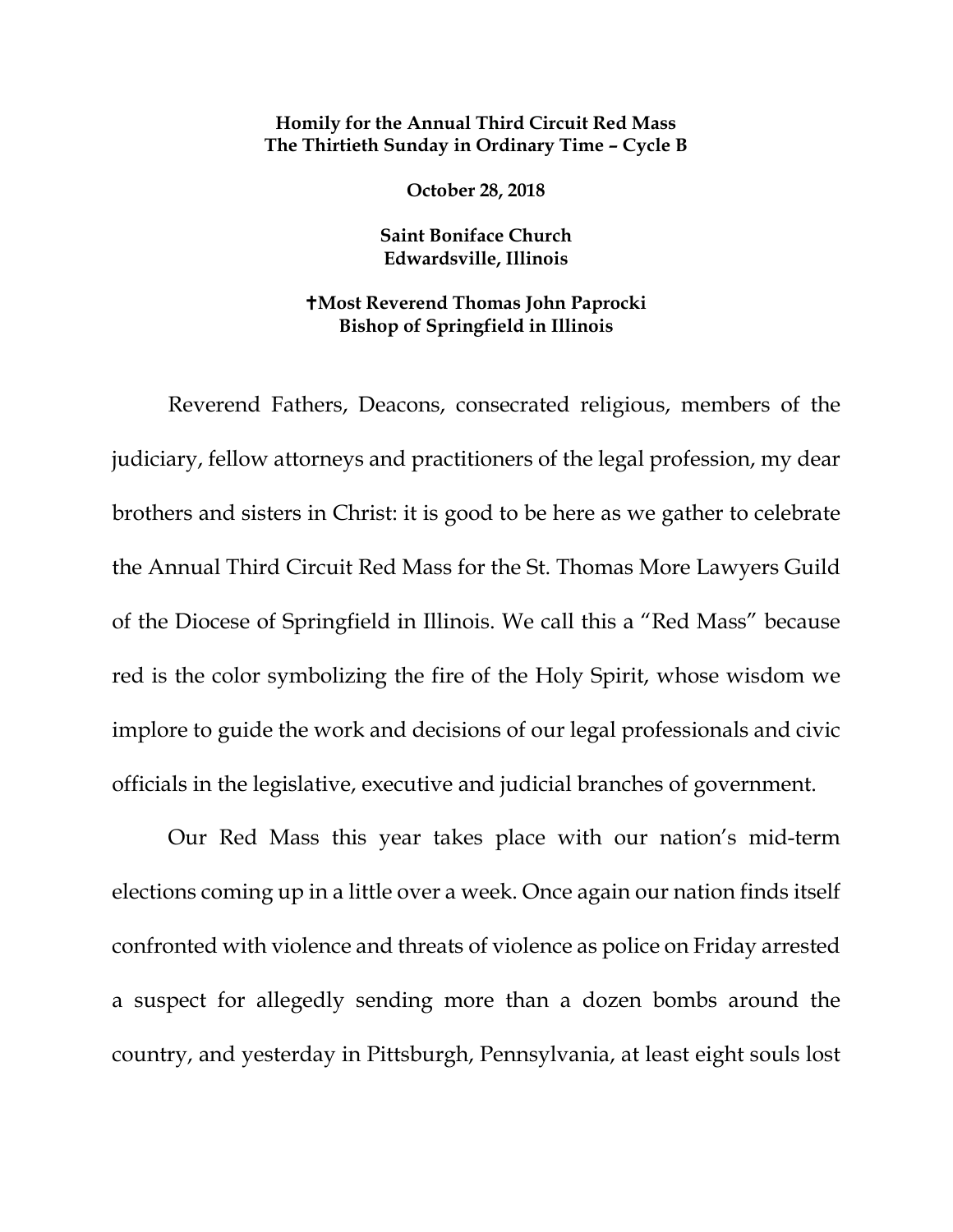their lives in a shooting at the Tree of Life Synagogue. I join my voice with that of Cardinal Daniel DiNardo, President of the United States Conference of Catholic Bishops, who condemned all acts of violence and hate, saying in a statement yesterday, "Violence as a response to political, racial, or religious differences must be confronted with all possible effort. God asks nothing less of us. He begs us back to our common humanity as His sons and daughters." We stand in solidarity with the Jewish community as we commend to our Lord the victims, including first responders, and we pray for the consolation of their families. May Almighty God be with them and bring them comfort at this tragic time.

It is fitting, therefore, that we make prayers for peace and an end to violence in our nation and around the world a focal point for our prayers in today's Red Mass. Today's passage from Saint Mark's Gospel demonstrates the power of crying out to Jesus in prayer.

Jesus is going to Jerusalem during the final week of his earthly life and passes through Jericho. He has much on his mind as he is facing confrontation with religious and Roman authorities. Then he hears one blind beggar, Bartimaeus, crying out. Bartimaeus recognizes Jesus as no ordinary prophet. Even though the crowd tries to silence him, Bartimaeus will not be

2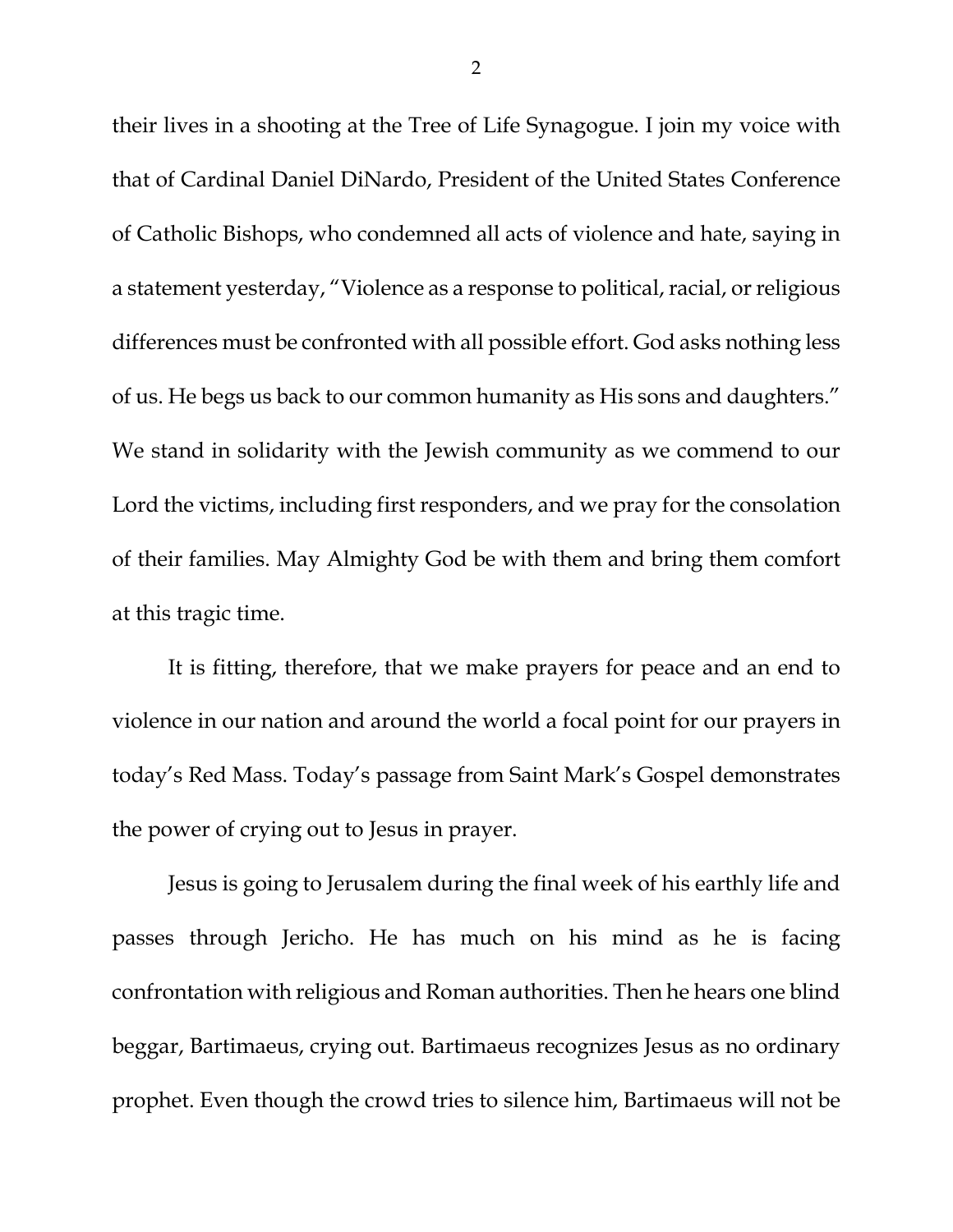silenced and he asks Jesus to let him see again. When Jesus calls Bartimaeus to him, he leaps up and runs to Jesus. Bartimaeus knows that a major change is about to happen in his life and he anticipates it with enthusiasm, joy and hope. He is healed of his blindness.

Bartimaeus is a special figure in Mark's Gospel. For a start, he has a name, unlike many other anonymous people healed by Jesus. Also he takes the initiative after grasping who Jesus is. Bartimaeus, despite his blindness, sees the messianic and divine dimensions of Jesus' identity, and he discerns that Jesus is compassionate and able to show mercy and to heal. He persists despite hindrances. When the crowd rebukes Bartimaeus for calling out, demanding that a blind beggar must be silent, Bartimaeus yells "all the louder" until Jesus hears him. Bartimaeus expects a transformation. When he is summoned by Jesus he tosses aside his cloak. He clearly expects to regain his sight, for a blind beggar would ordinarily do well to keep his possessions close at hand. He obviously expects a change in his status. Bartimaeus confidently expects that he will no longer sit on his garment, dependent upon handouts from passers-by.